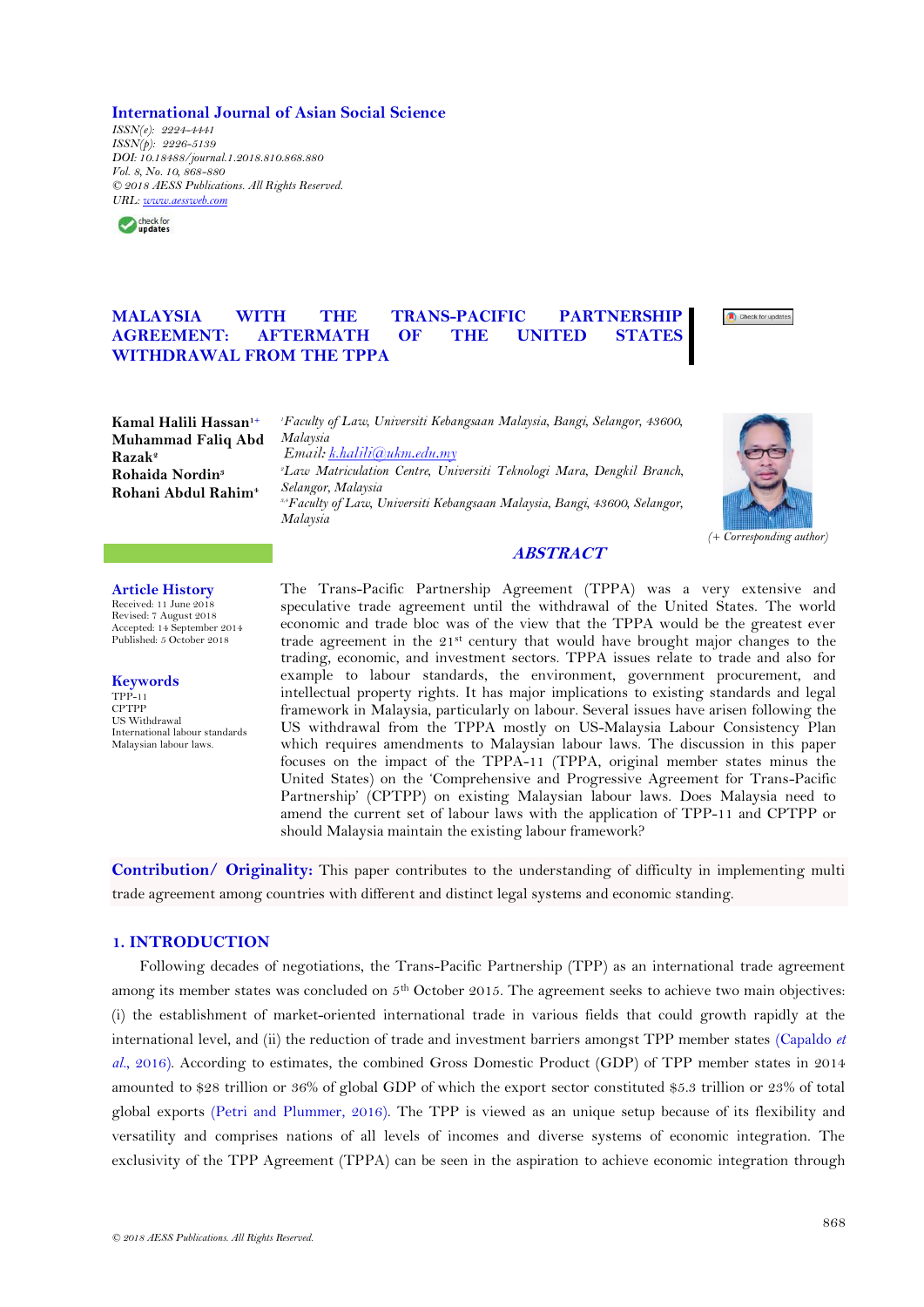the provision of various aspects of goods, services, and investments, and involves key global issues such as the digital economy, intellectual property rights, labour, and the environment [\(Manaf](#page-12-1) *et al.*, 2014).

The TPP"s role is in fostering cooperation at the international level and it is regarded as a new framework of trade agreements for the next generation although its impact is still yet to be assessed and analyzed [\(Chance, 2015\)](#page-11-1). However, it will be the most valuable contribution over the long term through a new economic model. It cannot be denied that there is much doubt on the ambiguity of the main concerns of the TPPA in reference to postnegotiation statements which are very general and the diverse agendas among its member states which have national priorities, especially developing countries of the Commonwealth like Malaysia [\(Parra and Rollo, 2014\)](#page-12-2). The TPPA will also increase the annual real income of the United States of \$131 billion or 0.5% of its GDP [\(Petri and](#page-12-0)  [Plummer, 2016\)](#page-12-0). Its annual exports were estimated to increase by \$357 billion or 9.1% by 2030 when the TPP is fully implemented while Malaysia"s GDP will reach \$336.9 billion [\(TPP Coalition, 2016\)](#page-12-3). The TPP Agreement also places labour rights as one of the main agendas compared to previous or existing free trade agreements (FTA). Chapter in the TPP Agreement was negotiated to achieve high labour standards which had not been addressed in a specific chapter in any earlier trade agreements [\(Froman, 2016\)](#page-11-2).

The TPP was formed to establish free trade with the United States in the interests of its member states. Some member states of the TPP, now known as TPP-11, are from the North American and Oceania economies such as Canada, Mexico, and Australia. These states possibly gain more benefits from the TPP-11 than from TPP-12 since they already have FTAs with the United States. Apart from that, they also might gain from potential markets such as Japan with the withdrawal of the United States from TPP-12. It is assumed that the United States will experience the largest single net loss by moving from a \$131 billion gain under TPP-12 to a \$2 billion loss under TPP11 (Petri *et al.*[, 2017\)](#page-12-4). This article focuses on the Labour Chapter of the TPP Agreement and analyzes the implications and legal effects on existing labour laws in Malaysia following the withdrawal of the United States. It will also explain, as a follow-up to our previous paper, the effects and position of Malaysia on its Labour Framework with the newly signed CPTPP which has not suspended the Labour Chapter of original TPP Text Agreement [\(Banga, 2015;](#page-11-3) [TPP Coalition, 2016\)](#page-12-3).

### **2. TPP-11 WITHOUT THE UNITED STATES**

TPPA was concluded as a trade agreement among 12 Pacific Rim nations beginning from the Pacific-4 (P4) and later enlarged with the formation of TPP. Members of the original TPP were Australia, Brunei, Canada, Chile, Japan, Malaysia, Mexico, New Zealand, Peru, Singapore, the United States, and Viet Nam. The agreement was signed on 4 February 2016 in Auckland, New Zealand but has not yet entered into force. On 23 January 2017, President Trump signed a Presidential Memorandum withdrawing the United States from the TPP [\(United States](#page-12-5)  [Trade Representative, 2018\)](#page-12-5). As it stands, the agreement cannot come into force without the United States because it accounts for 60% of the combined GDP of the 12 TPP members. In light of the US withdrawal from the TPP, until now the agreement is yet to be enforced, leaving the remaining 11 member states grappling to enforce it. The 11 member countries met on 21 May 2017 on the sidelines of the APEC MRT Meeting in Hanoi, Vietnam and affirmed the economic and strategic importance of TPP, particularly as a vehicle for regional economic integration. Negotiators from the 11 countries met over several rounds to find ways to implement the TPPA [\(Ministry of](#page-12-6)  [International Trade and Industry, 2018\)](#page-12-6).

The Office of the United States Trade Representative (USTR) issued a letter to the signatories of the TPPA informing that the United States had formally withdrawn from the agreement as per the guidance from its president. The letter emphasized the commitment of the United States to free and fair trade and encourages future discussions on "measures designed to promote more efficient markets and higher levels of economic growth" (USTR, 2018). The TPP agreement signed on February 2016 still cannot be enforced even without the United States without minor adjustments to it. Several remaining members of TPP indicated initial interest at a meeting in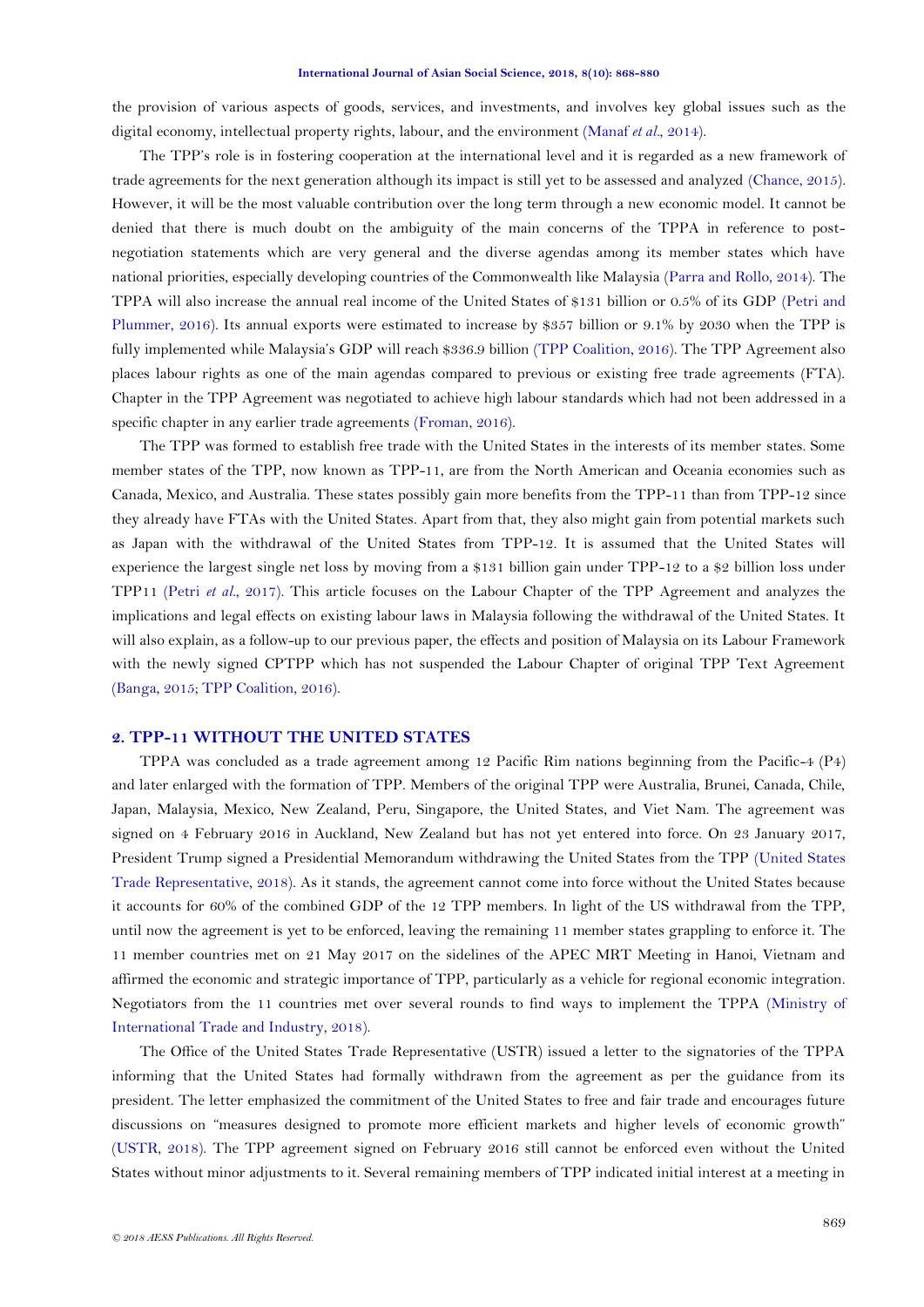Vina del Mar, Chile, in March 2017. Prime Minister of Japan Shinzo Abe said that the TPP will be meaningless with the non-existence of the United States. However, due to fading possibility of the return of United States to the TPP, Japan as leader of the TPP-11 appointed its deputy foreign minister as the chief negotiator for the TPP without the United States. The remaining TPP countries have held several meetings throughout 2017 including in Toronto and Hanoi in May, Hakone in July, and Sydney in August. Japanese leadership in the TPP has improved its outlook but several challenges remain (Petri *et al.*[, 2017\)](#page-12-4).

The negotiations proceed without the United States for adjustment on some of the provisions on the original TPP mostly focusing on the controversial aspect such as the eight-year data-exclusivity protection for biologic drugs advocated by the United States which were suspended through the CPTPP. Also some of the provisions which US negotiators fought for would now need to be removed. Result of the negotiated agreement may generate and even boost stronger benefits for others to join since the agreement is structured on the basis of a "living agreement" with an accession clause designed to attract new members. Indonesia, Korea, the Philippines, Taiwan, and Thailand have expressed interest in membership following the conclusion of the negotiations. At one stage, China also expressed interest and its membership, though controversial, would generate especially large benefits for all (Petri *et al.*[, 2017\)](#page-12-4).

Several bilateral FTAs between Europe with countries in this region such as Japan and Malaysia may allow for potential partners to be included in the newly designed TPP. The remaining 11 members of TPP and possibly 16 with the new members could be viewed as different phases of a TPP path based on additional standards of the economies of Indonesia, Korea, the Philippines, Taiwan, and Thailand. For the United States, the implications are more negative.

The United States would forego the benefits of greater participation in the integration of a very dynamic region. In addition, newly emerging forms of regional integration would exclude the United States. Direct economic losses would be modest at first, but greater costs would follow as large economies such as China, India, and Japan begin to shape regional rules on trade, investment, intellectual property, the digital economy, stateowned enterprises, labour, and so on to their own advantage. Ultimately, by creating stronger Asian economies and markets, regional integration will encourage the United States to revisit its engagement with the Asia-Pacific [\(Petri](#page-12-4) *et al.*[, 2017\)](#page-12-4).

The TPP is also seen as a means to check China's economic ascendancy arising from the high levels of production and the strong exports of Chinese-made goods. Currently, China is a leading nation in the production of many goods and services. In addition, in the effort to lower production costs, many European branded goods manufacturers are outsourcing their products to Chinese companies. Consequently, China has high potential to become an economic super-power and this is of much concern to the United States [\(United States Department of](#page-12-7)  [Labor, 2015\)](#page-12-7). Thus, the TPP will provide a new platform for the United States to create barriers on the movement of China in the world economy [\(Muhammad and Kamal, 2017\)](#page-12-8). TPP member states would benefit from the economic perspective since the TPP has the potential for allowing trading under it that would reap economic growth amongst member states. Nevertheless, several major challenges remain and the Labour Framework should be addressed immediately to ensure that Malaysia as one of the state parties must be in a position of compliance with its obligations under the Labour Chapter of the TPPA.

# **3. COMPREHENSIVE AND PROGRESSIVE AGREEMENT FOR TRANS-PACIFIC PARTNERSHIP (CPTPP)**

Ministers of the remaining 11 member states concluded the way forward to implement the TPP on 9-10 November 2017 in Da Nang, Vietnam and agreed on the text of the agreement, which has been renamed the Comprehensive and Progressive Agreement for the Trans-Pacific Partnership (CPTPP). The CPTPP will incorporate and adopt the original of TPP agreement but several provisions will be suspended while maintaining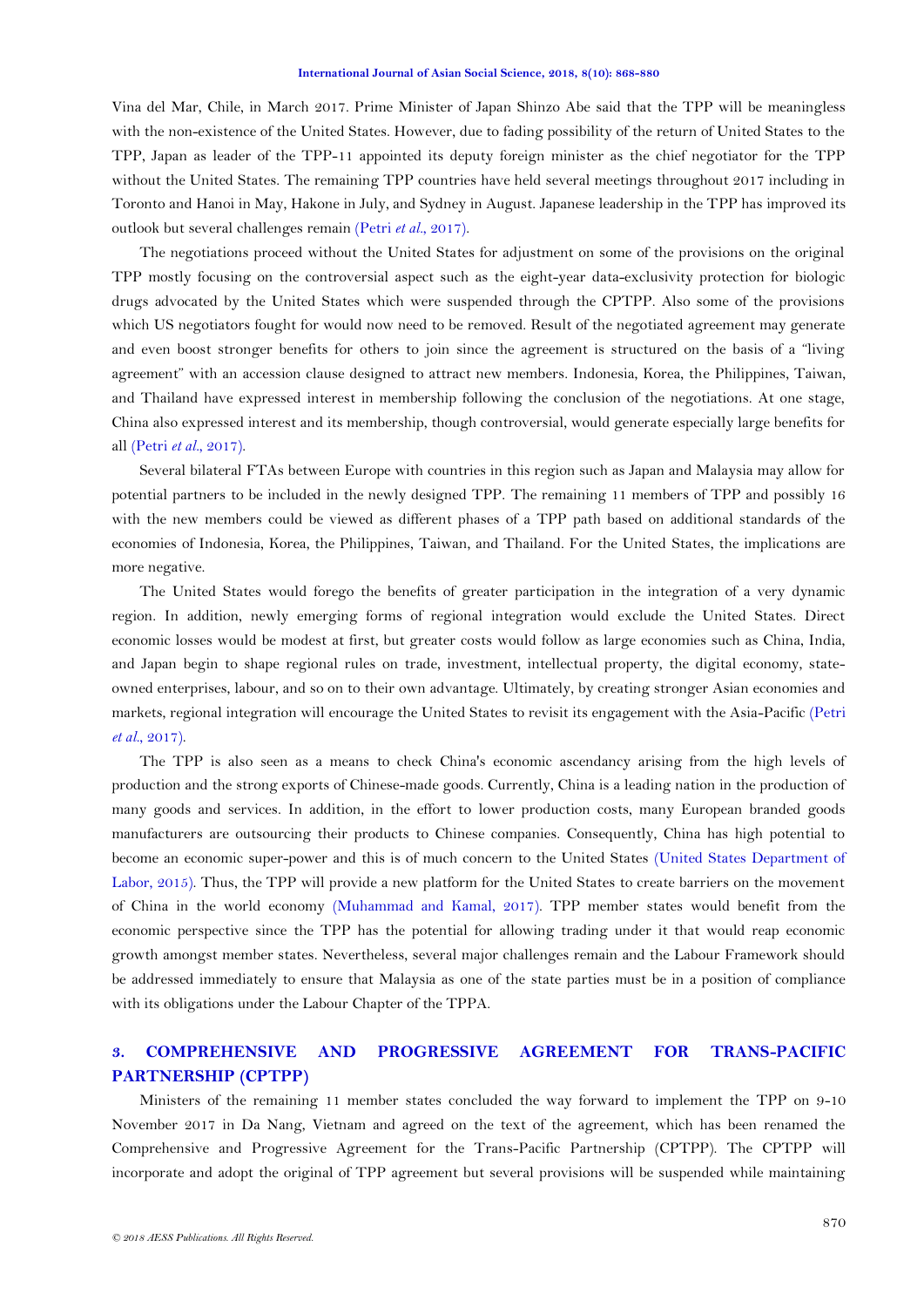the high standards and comprehensive nature of the Agreement. Negotiations on CPTPP were concluded on 23 January 2018 in Tokyo, Japan and the signing took place on 8 March 2018 in Santiago, Chile. The eleven countries in the CPTPP are Australia, Brunei Darussalam, Canada, Chile, Japan, Malaysia, Mexico, New Zealand, Peru, Singapore, and Viet Nam. To facilitate the negotiations, the TPP Ministers set the following guiding principles:

- 1. Maintain momentum and act decisively in a timely manner
- 2. Maintain the high standards and balance of the TPPA
- 3. Prevent the unravelling of the agreement
- 4. Maintain the commercial and strategic interests of all participants
- 5. Facilitate the implementation of the agreement by all original signatories

The CPTPP will be a free trade agreement involving the 11 countries in the Asia-Pacific region. It is deemed progressive because it goes beyond reducing costs for businesses. It includes commitments to safeguard high labour and environmental standards across the Asia-Pacific region and for state parties to make laws to protect the rights of labour and preserve the environment. The concluded CPTPP enters the global trade dimension on trade agreements at a time of uncertainty in the global trading system. The uncertainty, particularly in Asia, reflects ambiguousness on the direction and future of the United States in the region as an international leader on trade rules and institutions. The significance of the CPTPP can be seen in the policy implications for the United States after it withdrew from the TPP agreement in January 2017. The CPTPP also suspends some important and significant provisions upheld by the United States such as on investment and Intellectual Property Rights compared to the original of TPP text agreement. It is expected that the United States would face some challenges with the existence of CPTPP such as:

- 1. Should the United States seek entry into the CPTPP, how difficult would it be to re-establish the suspended provisions?
- 2. Will other countries seek to join the CPTPP? If so, how will this affect US trade patterns with those countries?
- 3. How will the absence of the US from the two major potential regional trade initiatives affect its broader influence in the Asia-Pacific region?

The CPTPP has led to the opportunities and possibilities of new members joining it. Some suspended provisions under the CPTPP were a concern of states interested in becoming signatories of trade agreements with United States (stated in the Annex II - List of Suspended Provisions of CPTPP, 2018). According to the Annex II of the CPTPP, the Labour Chapter was not suspended by this agreement and the incorporation of labour standards in TPP will be maintained in the CPTPP. Since the Chapter 19 of TPP agreement on labour chapter is not listed in the Annex II of CPTPP, the side letter of the United States with Brunei, Vietnam, and Malaysia is not enforceable with the withdrawal of the United States. Thus, the standards adopted by the Labour Chapter in the TPP remain. Another concern is whether states will be committed to amending labour laws which contradict and are not in compliance with International Labour Standards as adopted by the respective chapters. This might be one of the challenges in enforcing the CPTPP.

### **4. LABOUR CHAPTER IN THE TRANS-PACIFIC PARTNERSHIP AGREEMENT**

One of the controversial issues involving TPP member states relates to the scope and provisions established specifically to preserve the rights of workers. Previously, strong proponents of workers' rights such as Trade Unions and Non-Governmental Organizations (NGOs) expressed their concerns on the risk of failing to protect and implement the rights of workers including consultation of workers which could lead to employment at low levels and poor working conditions. This will cause workers to compete in unhealthy conditions and be discriminated against when they need to compete on the basis of low labour standards in terms of employment practices in the workplace [\(Fergusson](#page-11-4) *et al.*, 2015). The TPP"s labour provisions aim to address concerns over the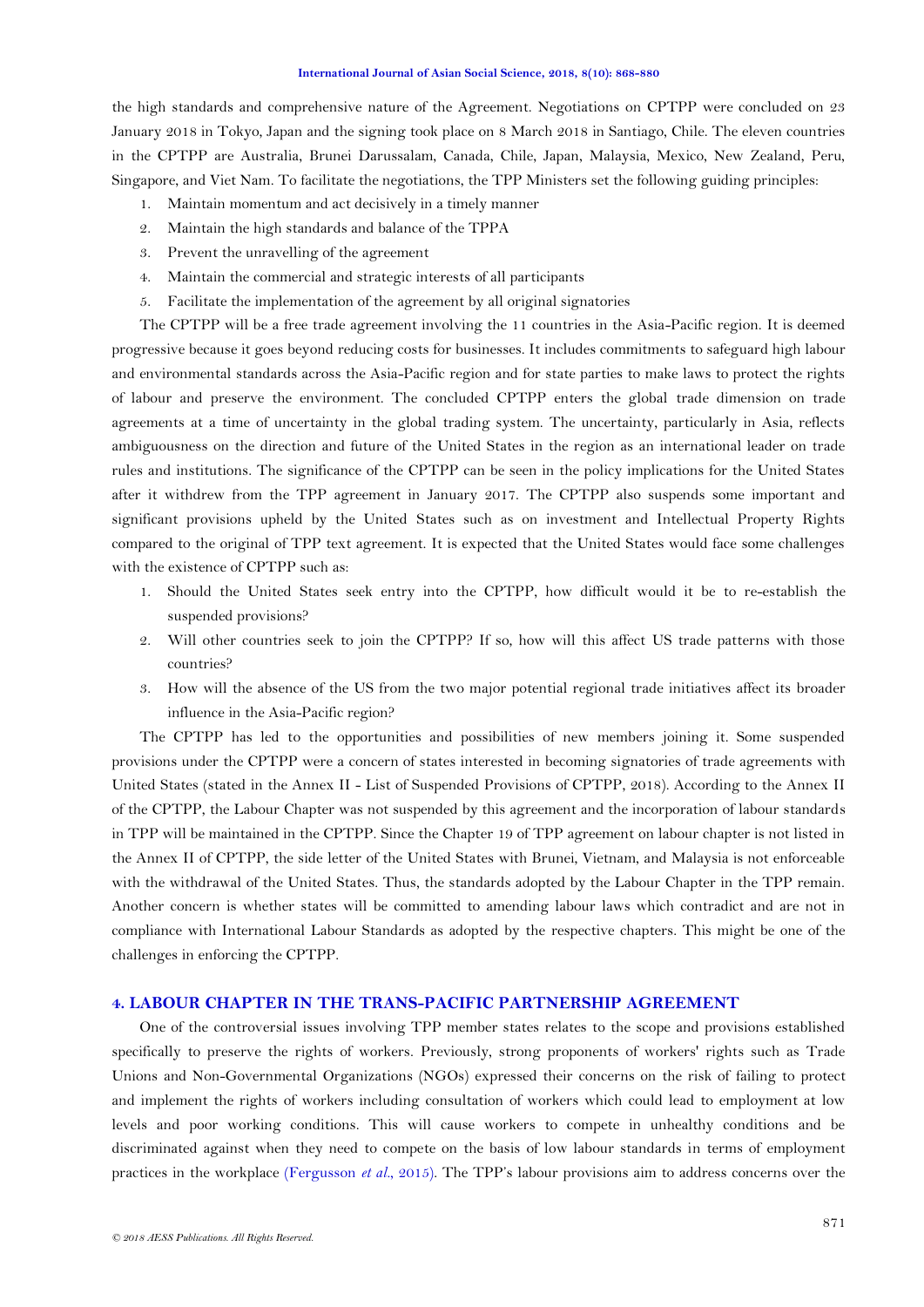violation of workers" rights in terms of protection affected by the FTA. The TPP incorporates labour provisions in trade agreements which are subject to the procedures and processes of the DSM chapter in the TPP agreement. The TPP imposes several labour obligations on the parties by adoption and enforcement of laws consistent with the fundamental principles of international labour standards. TPP member states are also responsible for enforcing labour laws to conform to the requirements of trade and investment. In other words, they are prohibited to set aside or reduce the standards as agreed and stated in the agreement to attract trade and foreign investment [\(Fergusson](#page-11-4) *et al.*[, 2015\)](#page-11-4).

The TPPA requires countries to take responsibility for adopting and maintaining the fundamental rights of workers in their respective domestic laws as provided in the ILO Declaration on Fundamental Principles and Rights at Workplace. Employees shall have the right to trade unions, collective bargaining, and freedom from forced labour and child labour, and free from any form of discrimination in employment. The TPP aims to adopt the 1998 ILO Declaration as obligations of member states and to ensure their domestic laws and enforcement are consistent with prescribed international standards. The harmonization of labour standards in the TPP will have major implications for the developing countries involved, such as Malaysia, Mexico, Peru, and Vietnam. If any state party to the TPP fails to preserve the fundamental rights of workers, it will be subject to the processes and procedures of the Dispute Settlement Mechanism (DSM) under the TPP Agreement (USDL, 2015).

| $\mathbf{No}$  | Specific Labour Rights Protected under the TPPA                                                                              |  |  |  |  |  |
|----------------|------------------------------------------------------------------------------------------------------------------------------|--|--|--|--|--|
| $\mathbf{1}$   | Protect the freedom to form unions and bargain collectively.                                                                 |  |  |  |  |  |
| $\mathbf 2$    | Eliminate any form of exploitative child labour and forced labour.                                                           |  |  |  |  |  |
| $\sqrt{3}$     | Protect against employment discrimination.                                                                                   |  |  |  |  |  |
| $\overline{4}$ | Require laws on acceptable conditions of work related to minimum wages, hours of work, and                                   |  |  |  |  |  |
|                | occupational safety and health.                                                                                              |  |  |  |  |  |
| $\sqrt{5}$     | Combat trade in goods made by forced labour in countries inside and outside TPP.                                             |  |  |  |  |  |
| 6              | Establish a transparent and responsive process in allowing labour unions, advocates, and other                               |  |  |  |  |  |
|                | stakeholders to raise concerns regarding any TPP country's adherence to labour commitments.                                  |  |  |  |  |  |
| $\overline{7}$ | Mexico is also developing its parallel labour reforms, including better protection, collective                               |  |  |  |  |  |
|                | bargaining, and reforming its system for administering labour justice.                                                       |  |  |  |  |  |
| $\,$ 8 $\,$    | TPP includes the strongest labour provisions of any trade agreement in history.                                              |  |  |  |  |  |
| 9              | TPP renegotiates NAFTA, putting fundamental labour rights at the core of the agreement, and                                  |  |  |  |  |  |
|                | making those rights fully enforceable through the same type of dispute settlement as other                                   |  |  |  |  |  |
|                | obligations, including the option to impose trade sanctions.                                                                 |  |  |  |  |  |
| 10             | These rights include freedom of association, the right to collective bargaining, prohibitions on and                         |  |  |  |  |  |
|                | effective elimination of child and forced labour, and protection against employment discrimination.                          |  |  |  |  |  |
|                | For the first time in a trade agreement, the TPP requires countries to adopt laws on minimum                                 |  |  |  |  |  |
|                | wages, hours of work, and occupational safety and health.                                                                    |  |  |  |  |  |
| 11             | TPP puts into place the largest expansion of enforceable labour rights in history, more than                                 |  |  |  |  |  |
|                | quadrupling the number of people outside the United States that are covered by enforceable labour                            |  |  |  |  |  |
|                | provisions. This expansion helps to make it more likely that strong labour provisions in trade                               |  |  |  |  |  |
| 12             | agreements will become the new global standard.<br>Prevent the degradation of labour protections in export processing zones. |  |  |  |  |  |
| 13             | TPP requires each member country to establish a public submission process to allow labour unions,                            |  |  |  |  |  |
|                | advocates, and other stakeholders raise specific concerns on any TPP country's adherence to the                              |  |  |  |  |  |
|                | commitments under the labour chapter.                                                                                        |  |  |  |  |  |
| 14             | By bringing enforceable commitments on fundamental labour rights into trading relationships with                             |  |  |  |  |  |
|                | TPP countries, the TPP expands the fight for decent work around the world and creates a fairer                               |  |  |  |  |  |
|                | environment for labour.                                                                                                      |  |  |  |  |  |

**Source:** United States Trade Representative (2016)

The TPP provides that the main principle of work as provided by the ILO shall be adopted by maintaining domestic legislation in line with international labor standards. The TPPA also establishes a separate side letter, the Labour Consistency Plan, between Vietnam, Malaysia and Brunei respectively with the United States and these side letters are now not enforceable with the withdrawal of United States. Initially, the side letters were needed due to the concerns of the United States towards potential states neglecting to provide protection to labour. There are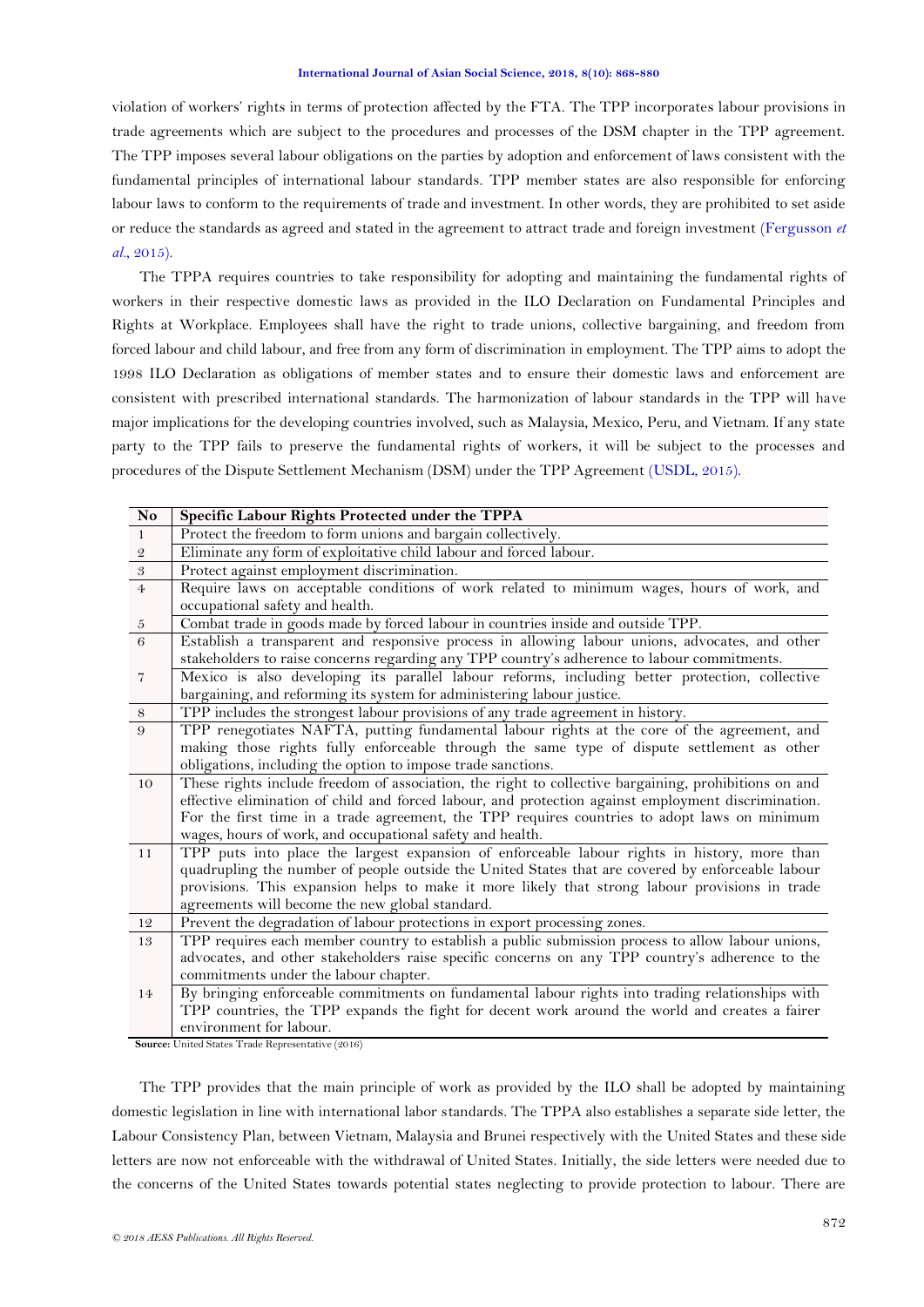several impacts to be considered if labour standards do not comply with the TPP, for example using forced labour, and they include banning imports from infringing states. The TPP contributes directly to improving the situation of workers by obliging member states to comply with international labour standards.

The TPP helps to improve conditions on the ground in TPP countries by using binding and fully enforceable obligations. The following table describes how the TPP protects the rights of workers.

# **5. REMAINING TPP MEMBER STATES WITH INTERNATIONAL LABOUR ORGANIZATION (ILO)**

The Labour Chapter of the TPP explicitly provides that member states are obliged to accept and adopt labour rights as enshrined in the ILO Declaration, 1998. This declaration preserves and protects the fundamental rights of workers. Labour rights as embodied in the declaration are protecting workers rights by way of elimination of all kinds of injustices such as forced labour, child labour, freedom of association, elimination of discrimination in employment, right to safety and health at the workplace, right to minimum wage, and working hours. The ILO provides 8 Fundamental Conventions relating to workers' rights. The table below outlines the obligations of the remaining TPP member states under the Fundamental Convention. Fundamental Conventions of International Labour Organization (ILO) as Key Pillar on Labour Standards for the Remaining 11 TPP Member States.

| Country              | <b>Freedom of Association</b> |        | <b>Forced Labour</b> |          | <b>Discrimination</b> |                  | <b>Child Labour</b> |      |
|----------------------|-------------------------------|--------|----------------------|----------|-----------------------|------------------|---------------------|------|
| <b>Convention No</b> | $\cos$                        | $\cos$ | <b>Co29</b>          | C105     | C100                  | C <sub>111</sub> | C <sub>138</sub>    | C182 |
| Australia            | 1973                          | 1973   | 1932                 | 1960     | 1974                  | 1973             | X                   | 2006 |
| Brunei               | X                             | X      | X                    | X        | X                     | X                | 2011                | 2008 |
| Canada               | 1972                          | 2017   | 2011                 | 1959     | 1972                  | 1964             | 2016                | 2000 |
| Chile                | 1999                          | 1999   | 1933                 | 1999     | 1971                  | 1971             | 1999                | 2000 |
| Vietnam              | X                             | X      | 2007                 | X        | 1997                  | 1997             | 2003                | 2000 |
| Singapore            | X                             | 1965   | 1965                 | 1965,    | 2002                  | X                | 2005                | 2001 |
|                      |                               |        |                      | denounce |                       |                  |                     |      |
|                      |                               |        |                      | 1979     |                       |                  |                     |      |
| Peru                 | 1960                          | 1964   | 1960                 | 1960     | 1960                  | 1970             | 2002                | 2002 |
| New Zealand          | X                             | 2003   | 1938                 | 1968     | 1983                  | 1983             | X                   | 2001 |
| Mexico               | 1950                          | X      | 1934                 | 1959     | 1952                  | 1961             | 2015                | 2000 |
|                      |                               |        |                      |          |                       |                  |                     |      |
| Malaysia             | X                             | 1961   | 1957                 | 1958,    | 1997                  | X                | 1997                | 2000 |
|                      |                               |        |                      | denounce |                       |                  |                     |      |
|                      |                               |        |                      | 1990     |                       |                  |                     |      |
| Japan                | 1965                          | 1953   | 1932                 | X        | 1967                  | Χ                | 2000                | 2001 |

**Source:** Fundamental Conventions, International Labour Organization (ILO) 2018

There is no single text in the TPP agreement that requires a member state to ratify the Fundamental Convention in order to comply with obligations for trade and investment purposes. However, the TPP adopts the 1998 Declaration ("C098") which has as its basic principles the protection of workers" rights and labour standards that must be complied with by member states. The United States has only ratified two of the 8 Fundamental Conventions and has the highest potential to gain more from the TPP compared to Malaysia which has ratified 6 of the conventions. The condition imposed by the TPPA for member states to amend their relevant legislations in line with the ILO Declaration 1998 is intended to safeguard the welfare and rights of workers.

As TPP member states were influenced by the United States" labour administration, the effectiveness of the current conditions can be questioned now that the United States has withdrawn from the TPPA. Nevertheless, labour standards as adopted will lead to questions on their impact and effectiveness before implementation and enforcement in reference to previous trade agreements which have failed to protect workers' rights when highlighting the Bipartisan Agreement of 10 May 2007 [\(Drake](#page-11-5) *et al.*, 2015; [Isaacs and Schott, 2016\)](#page-11-6).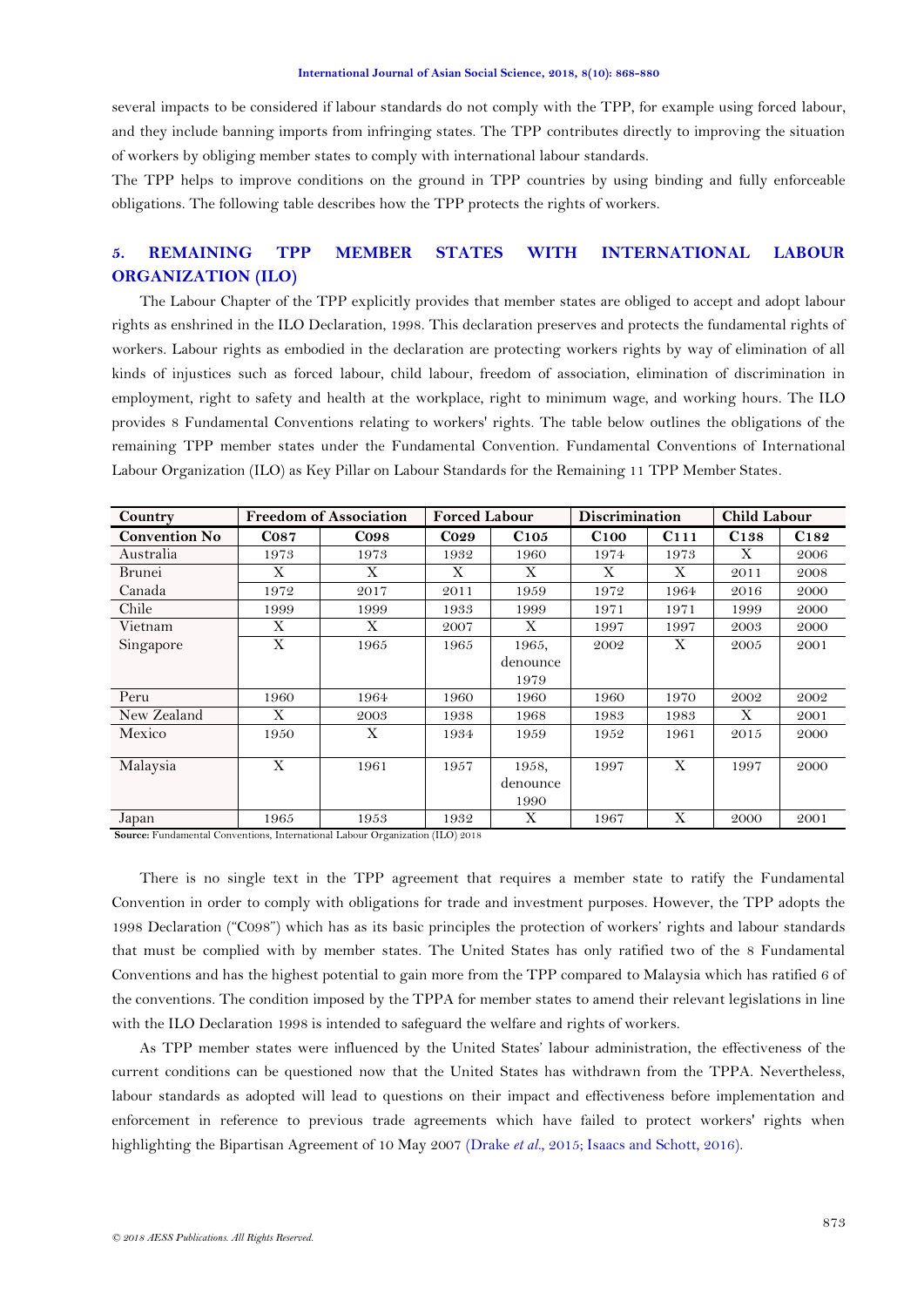According to the International Trade Union Confederation (ITUC), Malaysia is in the category of states that do not guarantee protection of workers" rights while the United States is seen as systematically violating workers" rights. The ITUC is tasked with assisting states at by providing appropriate ratings at the international level. It rates countries by categorizing them on a Global Rights Index. The following table shows the position of TPP member states based on the ITUC assessment on the violation of workers' rights for 2015-2017.

| 2015           |             |                | 2016           |             |                | 2017           |             |                |
|----------------|-------------|----------------|----------------|-------------|----------------|----------------|-------------|----------------|
| <b>No</b>      | Country     | Ranking        | N <sub>o</sub> | Country     | Ranking        | No             | Country     | Ranking        |
| - 1            | Australia   | 3              |                | Australia   | 3              |                | Australia   | 3              |
| - 2            | Canada      | 3              | $\mathcal{Q}$  | Canada      | $\mathcal{Q}$  | $\mathcal{Q}$  | Canada      | $\mathfrak{D}$ |
| $\overline{3}$ | Chile       | 3              | 3              | Chile       | 3              | 3              | Chile       | 3              |
| $\overline{4}$ | Singapore   | 3              | $\overline{4}$ | Singapore   | 3              | 4              | Singapore   | 3              |
| $\overline{5}$ | Peru        | 4              | 5              | Peru        | 3              | 5              | Peru        | 4              |
| 6              | Mexico      | 4              | 6              | Mexico      | 4              | 6              | Mexico      | 5              |
| $\overline{7}$ | Brunei      | Not Indexed    | 7              | Brunei      | Not Indexed    | $\overline{7}$ | Brunei      | Not Indexed    |
| 8              | Vietnam     |                | 8              | Vietnam     | 5              | 8              | Vietnam     | 5              |
| 9              | Malaysia    | 5              | 9              | Malaysia    | 4              | 9              | Malaysia    | $\overline{4}$ |
| 10             | Japan       | $\mathfrak{D}$ | 10             | Japan       | $\mathcal{Q}$  | 10             | Japan       | $\mathfrak{D}$ |
| <sup>11</sup>  | New Zealand | $\mathcal{Q}$  | 11             | New Zealand | $\mathfrak{D}$ | 11             | New Zealand | $\mathfrak{D}$ |

Rank and Ratings of Countries on Violations of Workers" Rights

**Source:** [International Trade Union Confederation \(2015;2016;2017\)](#page-11-7)

| Ratings | <b>ITUC Assessment towards Countries</b>                       |
|---------|----------------------------------------------------------------|
|         | No guarantee of rights due to the breakdown of the rule of law |
|         | No guarantee of rights                                         |
|         | Systematic violations of rights                                |
|         | Regular violations of rights                                   |
|         | Repeated violations of rights                                  |
|         | Irregular violations of rights                                 |

 **Source:** ITUC (2015;2016;2017)

The table clearly shows that most TPP member states violate the rights of their workers, the only difference being the level of violations. The United States is a key actor and major contributor to the effectiveness of TPP as well as would gain much from TPP trade. Then, what would be the position of TPP-11 with the absence of United States particularly on labour standards? Will it be effective of defective? As reported by the ITUC, TPP member states indexed at good and best are Canada, New Zealand, and Japan whilst Malaysia improved with positive changes from "no guarantee of rights" to "systematic violations of rights" from 2015 to 2016 and 2017. Based on the table above, the patterns of labour standards incorporated in the TPP are no longer pro-US as Malaysia, Mexico, Vietnam, and Brunei have no legal effect on their side letter with the United States in amending some of their domestic laws specifically labour legislation to maintain and protect workers" rights. This will create problems for some remaining TPP member states such as Malaysia, Mexico, Brunei, and Vietnam which have rampant discriminatory labour practice and do not protect workers' rights [\(Treat, 2015\)](#page-12-9).

### **6. TPP-11 WITH MALAYSIAN LABOUR LAWS**

The TPP agreement contains provisions for protecting the rights and welfare of workers, such as minimum wage and health and safety standards which have been implemented by the Malaysia. Requirements for foreign workers and expatriate to enter Malaysia will always be governed by provisions as provided by existing laws and regulation. The labour standards introduced and adopted under the Labour Chapter of the TPP are an enhancement of labour standards and would improve the governing labour framework in Malaysia. This standard is on the basis of the Fundamental Conventions of the ILO Declaration 1998 to protect the fundamental rights of labour with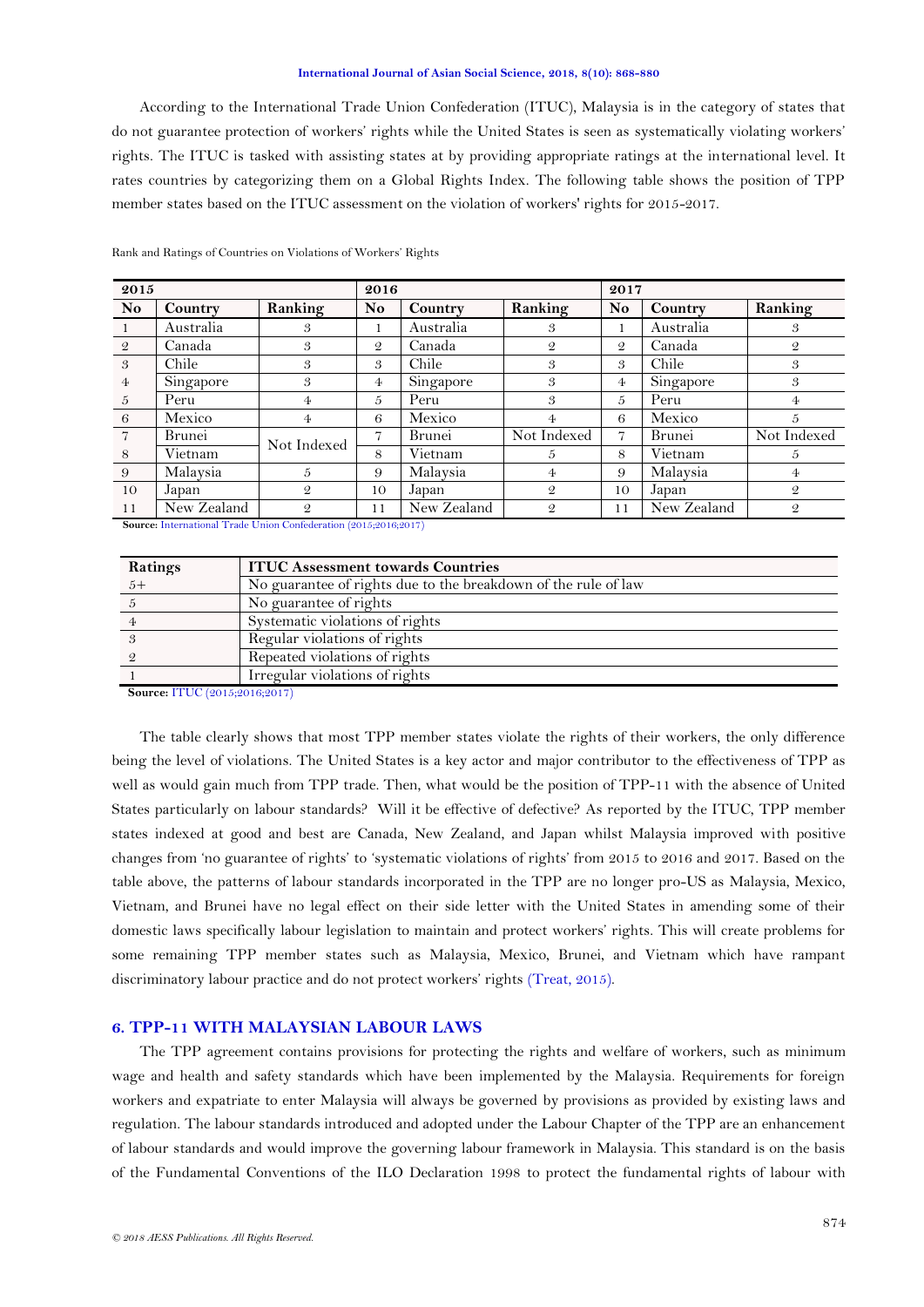indirect legal effects, problems, and major challenges as well as obstacles in enforcing TPP-Labour Standards with existing labour framework in Malaysia. This scenario will lead to a lack of monitoring and supervision together with enforcement since the United States withdrawal from the TPP has created problems on labour issues which are quite challenging and considered as major to countries such as Malaysia, Brunei, Vietnam, and Mexico. This will affect the implementation and monitoring of the Labour Chapter of the TPP [\(Speagle, 2011\)](#page-12-10).

| Obligations<br>Labour<br>under<br><b>Chapter of TPP</b>                                                            | <b>Current Practices in Malaysia</b>                                                                                                                                                                                                                  | Impact on Malaysian<br>Laws |          |
|--------------------------------------------------------------------------------------------------------------------|-------------------------------------------------------------------------------------------------------------------------------------------------------------------------------------------------------------------------------------------------------|-----------------------------|----------|
| <b>Freedom of Association</b>                                                                                      |                                                                                                                                                                                                                                                       | Positive                    | Negative |
| Formation of many trade unions<br>allowed in similar industries.                                                   | Only one association allowed per industry.                                                                                                                                                                                                            |                             | ✓        |
| Workers cannot be restricted in<br>holding<br>positions<br>in<br>the<br>association.                               | Foreign workers are allowed to hold any<br>position in any organization.                                                                                                                                                                              |                             |          |
| Workers allowed to join several<br>trade unions.                                                                   | Formation of trade union<br>only<br>for<br>occupation, trade, and similar industries.                                                                                                                                                                 |                             |          |
| <b>Forced Labour</b>                                                                                               |                                                                                                                                                                                                                                                       |                             |          |
| Malaysia needs to eliminate any<br>kind of forced labour and amend<br>any labour laws relating to it.              | Malaysia does not comply as a whole in<br>regard to this right.<br>There are several elements of forced labour<br>legislation<br>such<br>the<br>labour<br>as<br>ın<br>Employment Act 1955, Labour Ordinance<br>of Sabah, Labour Ordinance of Sarawak. | ✓                           |          |
| <b>Child Labour</b>                                                                                                |                                                                                                                                                                                                                                                       |                             |          |
| Child labour must be eliminated<br>and is prohibited under the TPP's<br>Labour Chapter.                            | Malaysia needs to amend several laws in<br>compliance with the TPP such as Labour<br>Ordinance of Sabah, Labour Ordinance of<br>Sarawak and Child Act.                                                                                                | ✓                           |          |
| <b>Elimination of Discrimination in Employment</b>                                                                 |                                                                                                                                                                                                                                                       |                             |          |
| Malaysia must eliminate any forms<br>of discrimination and amend any<br>laws that discriminate against<br>workers. | Malaysia does not comply with<br>this<br>position.<br>There<br>several<br>elements<br>of<br>are<br>discrimination in labour legislation such as<br>the Employment Act 1955.                                                                           | $\checkmark$                |          |
| Adopt and Maintain Regulations related to Minimum Wage, Working<br>Hours, Safety and Health at Work Place          |                                                                                                                                                                                                                                                       |                             |          |
| Malaysia must adopt and protect<br>labour rights according to these 3<br>categories.                               | Malaysia should fulfil<br>obligations<br>by<br>passing new legislation such as Minimum<br>Wages Order and Employment Act in line<br>with Department of Safety and Health.                                                                             | ✓                           |          |

Enforcement aspects were emphasized as an important part of the TPPA particularly as stated in its Labour Chapter. Member states" obligations are not limited to the enforcement aspect, but also include the provision of labour officers for enforcement with an adequate budget (MITI, 2018). Obligations imposed by the Labour Chapter are in relations to trade and investment practices which are subject to the ILO Declaration 1998. The following table shows the differences between the labour standards of TPP with the current labour law practiced in Malaysia.

- 1. Study on Potential Economic Impact of TPPA on the Malaysian Economy and Selected Key Economic Sectors Unit Peneraju Agenda Bumiputera (TERAJU) and PwC Advisory Services Sdn Bhd [\(PwC, 2015\)](#page-12-11).
- 2. National Interest Analysis of Malaysia"s Participation in the Trans-Pacific Partnership, Institute of Strategic and International Studies (ISIS) Malaysia [\(Firdaos](#page-11-8) *et al.*, 2015).

# **7. IMPLICATIONS OF TPPA FOR MALAYSIA'S LABOUR LAWS**

Currently, TPP member states are in the process of improving their domestic laws and labour administration by amending relevant laws to protect their workers' rights in line with ILO Declaration 1998. The principle of non-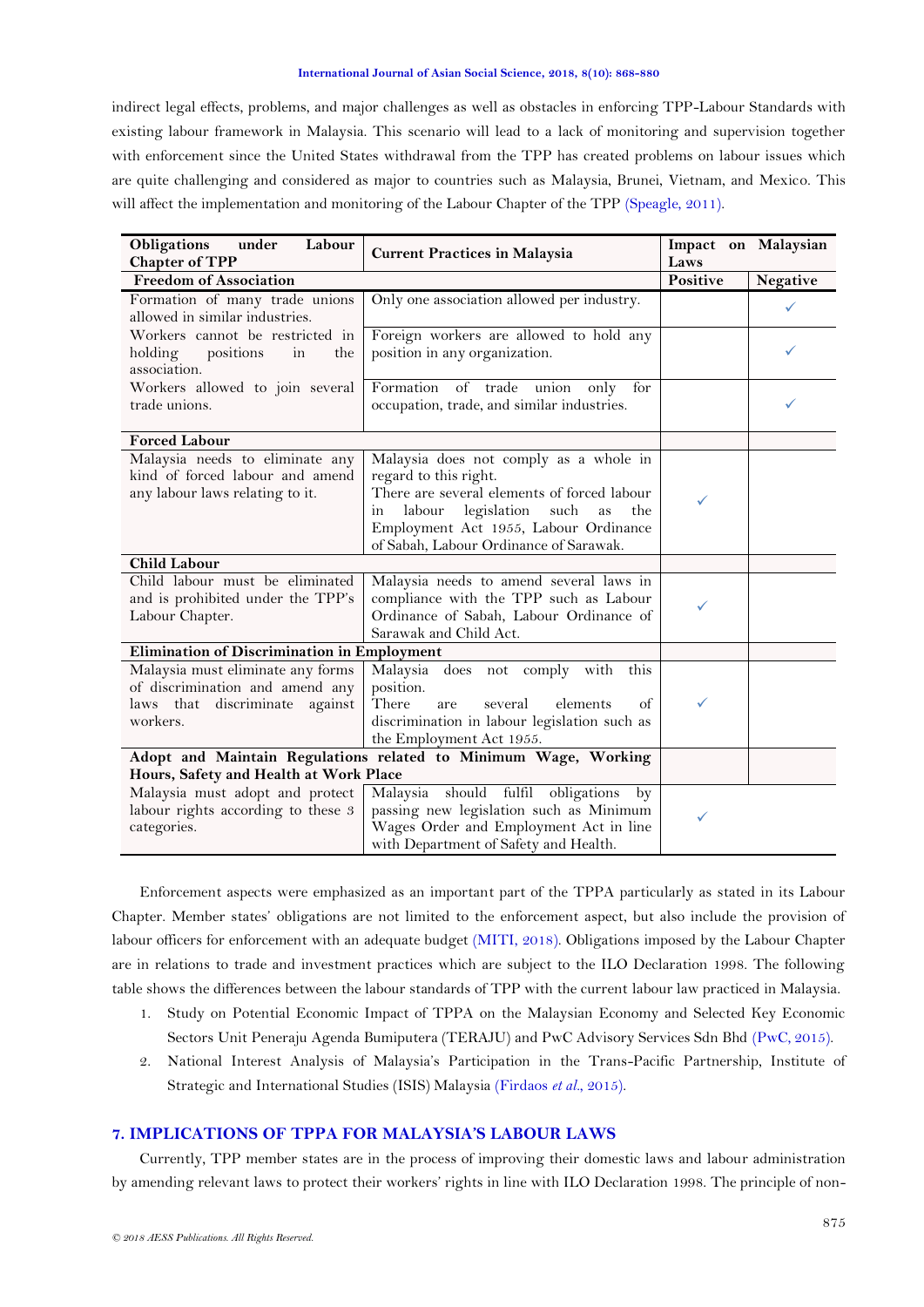discrimination is applied when all sorts of injustices and discrimination will be eliminated such as forced and child labour, and any relevant laws for labour shall comply with standards on a sound working environment, right of association with trade unions, elimination of any form of employment related discrimination, safety and health at work, and maintaining minimum wage and working hours. Compliance with labour standards will ensure better protection, whereby good working conditions will enhance productivity and healthy competition among workers.

Malaysia has to amend several labour laws to ensure compliance with the TPP agreement. This would benefit Malaysia in the long run as they would improve public perception of Malaysian labour standards. There are clear loopholes and differences in current Malaysian practices that are in conflict with obligations under the TPP. In the meantime, the TPP agreement allows Malaysia to implement provisions and domestic legislation for worker protection based on Article 19.3.2. The amendments will result in nine laws in matters relating to forced labour and freedom of association. Consent to allow the establishment of unions would have a negative impact on many employers in Malaysia [\(Malaysian Employers Federation, 2014\)](#page-11-9). Most companies do not have trade unions and employees are not allowed to be involved in trade unions and collective bargaining. Therefore, the government is advised to examine and evaluate all related risks in allowing the right of association among workers and how this could be managed by having appropriate approaches [\(Firdaos](#page-11-8) *et al.*, 2015).

### **8. ACTIONS TAKEN BY THE GOVERNMENT OF MALAYSIA**

To-date, there have been a series of responses from respective ministries in relation to calls for amending the country"s labour laws in light of the TPPA. In the initial stage the government announced that eight labour laws will be amended aimed at improving labour standards. This is based on the required labour standards to ensure that Malaysia will be on par with other TPP member states. In the meantime, Malaysia aims to improve the welfare of foreign workers by upholding and protecting their rights. For instance, according to the minister of Human Resources foreign workers will have the right to join and hold positions in trade unions (MEF, 2014; MITI, 2018).

The second phase of the government's response was that Malaysia aimed to review nine labour legislations in two stages by April 2017 to comply with the TPP"s Labour Chapter. The first stage involved labour legislation amendments to make them in line with the ILO Declaration 1998 while the second relates to enforcement and monitoring. The amendments comprise more than 30 provisions relating to workers regardless of the sectors. Key players in the labour sector are urged to fully utilize opportunities in understanding and making it beneficial to them [\(TPP Coalition, 2016\)](#page-12-3).

Under the third stage the government announced that amendments to the laws would proceed even without TPPA as a means to independently improve them regardless of whether the United States would continue to pursue the TPPA agenda. Malaysia would still amend its labour laws as part of the process to comply with TPPA even if the TPP might not be enforced due to the uncertainty of the United States leadership. The ministry was committed to move forward and the amendments will take place based on the presumption that the TPP would be ratified in early 2018 [\(PwC, 2015\)](#page-12-11).

The fourth stage regarding the labour laws amendments are the uncertainties relating the TPPA especially with the uncertainty in the direction of the new US administration. Currently, the government of Malaysia was urged by the Malaysian Trade Union Congress (MTUC) to keep moving as progressive steps for the amendments are needed. The MTUC was of the view that the implementation of TPP in the early of 2018 would not take place due to the uncertainty and before the remaining TPP member states could apply the CPTPP as an option to further implement the TPPA. At this stage, whether the TPPA is enforced or not, MTUC urged the government to work towards the amendments which they believe will bring tremendous change and improvements to the labour framework in Malaysia and provide greater protection to local and foreign workers [\(Rafael](#page-12-12) *et al.*, 2015).

The government of Malaysia will soon table amendments of the nine laws that would enhance the labour sector. Even though uncertainties surround the trade pact, they will still be tabled to facilitate Malaysia's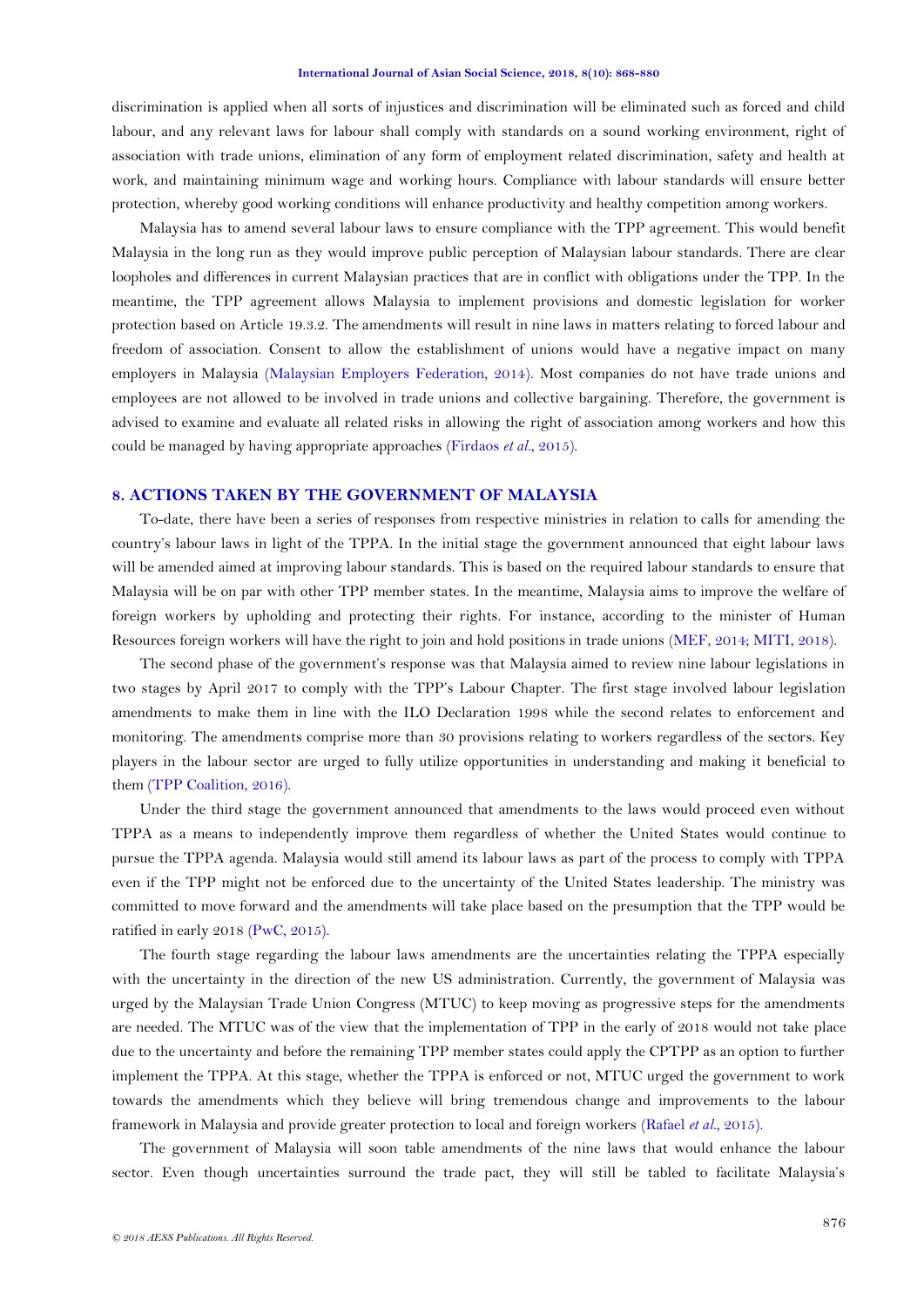membership in the TPP. Despite the withdrawal of the United States, the amendments will take place. As of now, the Ministry of Human Resources is studying the amendments which would also take into consideration proposals from related parties. Malaysia is firm in its stance, and the ministry will ensure that progress on improving the country"s labour laws will not be jeopardized by the United States or any other parties. The ministry has also stated that the amendments are aimed at making labour laws in Malaysia in line with the Fundamental Convention of the ILO. Officials also said that the ministry will ensure that the law coincides with current needs and developments. What could be done by the government for now is to provide 90 days for maternity leave compared to the current 60 days. Apart from that, there will also be continuous discussions with stakeholders. Based on the above, it can be seen that the government of Malaysia is committed to amending related labour laws to comply with the Labour Chapter under the TPPA. Anyway, there are still challenges for Malaysia in moving forward towards enhancing the labour sector to gain benefits from the TPP-11.

## **9. MAJOR ISSUES AND CHALLENGES FOR THE MALAYSIAN LABOUR FRAMEWORK**

The labour force is the main factor of production in an economy especially in the manufacturing and services sectors. Effective productivity translates into greater revenues derived from the sources of production processes [\(Mohd Yusri](#page-12-13) *et al.*, 2013). The adoption of the ILO Declaration 1998 seeks to eliminate sanctions for TPP member states towards the formation of trade unions<sup>1</sup> and to allow collective bargaining<sup>2</sup> rights. This will allow greater productivity even though domestic laws are still applicable and effective as labour resolution mechanisms. This is the position which the government of Malaysia should be aware of in implementing the TPP. Risks of disruption to productivity are high if the government is unable to come up with strong action and enforcement in addressing problems presented by the presence of foreign workers in Malaysia [\(Zulkiply, 2016\)](#page-12-14). Illegal immigrants may be able to compromise and participate with legalized friends for positions in trade unions and this has the potential for causing social unrest (The Associated Chinese Chambers of Commerce and Industry of Malaysia (ACCCIM), 2015).

Malaysia also faces challenges in complying with the Labour Chapter under the TPPA on the amendment to the nine laws related to labour issues. The nine laws [\(Firdaos](#page-11-8) *et al.*, 2015) are:

- 1. Employment Act 1955
- 2. Trade Unions Act (TUA) 1959
- 3. The Child and Young Persons (Employment) Act 1966
- 4. Passport Act 1966 (the Implementation and Regulations)
- 5. Industrial Relations Act 1967
- 6. The Sabah Labour Ordinance (Cap 67)
- 7. The Sarawak Labour Ordinance (Cap 76)
- 8. Private Employment Agencies Act 1981
- 9. Minimum Standards of Housing and Amenities Act, 1990

Current provisions that need amendments in respect of trade union issues are as follows:

- 1. Duty to register trade unions
- 2. Needs union membership in the industry and similar jobs
- 3. The discretion of the Director General (DG) and the Minister for registration, suspension and revocation of the union, conditions and obstacles strike,
- 4. The right of workers to form and join trade unions,

1

<sup>1</sup>Potential effects which might be occur are similar to the case of the National Union of Plantation Workers vs Dynamic Plantations in 2002 involving discrimination

in wage increments to foreign workers according to Sec 17 (1) Industrial Relations Act 1967 in Industrial Court.

<sup>2</sup> A one-week impact study at *Plantation Groups* estimated that worker productivity disruptions will cost Malaysia an estimated US\$300 million. Refer to *Bloomberg,* 

*MAA Market Review 2014, PwC Analysis* for 10 days impact on productivity disruption in automotive sector.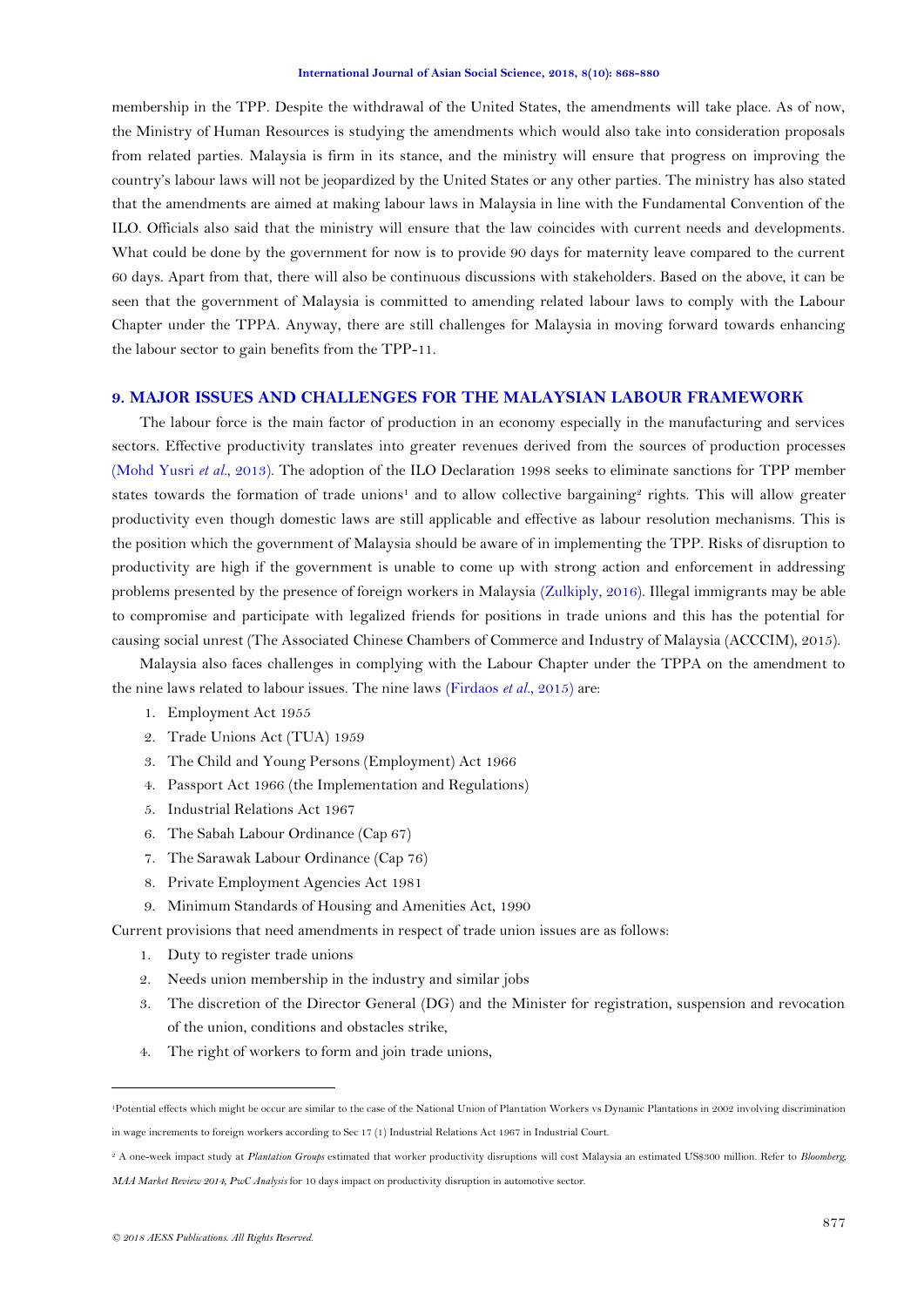- 5. Protection of migrant workers and social workers,
- 6. Discrimination in employment.

The ILO"s Committee on Freedom of Association has criticized the government of Malaysia on certain matters of labour rights and freedom of association as being contrary to ILO conventions [\(Hassan, 1996;2002\)](#page-11-10). Hence this can be used as the basis for amendments to Malaysia"s labour laws to ensure compliance with TPPA provisions. ILO labour standards violated by Malaysia are mostly based on convention No.C087 which Malaysia has as yet not ratified. Examples of provisions relating to trade unions which clearly contradict the convention and should be amended are as follows:

| Section of Trade   Subject Matter |                                             | <b>Article of ILO Convention No 87</b> |
|-----------------------------------|---------------------------------------------|----------------------------------------|
| Union Act (TUA)                   |                                             |                                        |
| Section 8                         | Compulsory registration for Trade Union     | Art. 2                                 |
| Section $12(2)$ & (3)             | The discretionary power of the Director-    | Art. 2                                 |
|                                   | General to refuse registration of trade     |                                        |
|                                   | unions                                      |                                        |
| Section 15                        | Revocation of certificate of trade union by | Art. 4                                 |
|                                   | the Director General                        |                                        |
| Section 17                        | Suspension of a trade union branch by the   | Art. 4                                 |
|                                   | Director-General                            |                                        |
| Section 18                        | Suspension of trade union by the Minister   | Art. 4                                 |

In addition, Malaysia is also responsible for improving and strengthening the enforcement of its legal and administrative system based on several aspects of labour as follows:

- 1. Improve labour productivity source
- 2. Improve labour inspection and monitoring system
- 3. Review the procedures for enforcement and labour inspection
- 4. Promote and provide training or programmes with the ILO to improve the labour monitoring system

In addition, Malaysia has to formulate an effective plan of action to increase awareness and understanding of workers of their rights in ensuring that Malaysia adheres to the TPP-Labour Standards as negotiated among TPP member states. Malaysian negotiators" actions on compromising domestic policies and laws have produced major challenges to the government because it comes with commitment and obligation [\(Gallagher](#page-11-11) *et al.*, 2013). As a result, with the amendments to the labour laws, either directly or indirectly, the Malaysian labour framework might follow and will be influenced by the Labour Standards based on the ILO Declaration 1998 as adopted by the TPP for trade purposes and will greatly facilitate the administration and management of labour over the long run. Trends and patterns in Malaysian labour laws will involve changes as they will allow foreign or local workers to establish trade unions. The big question is on labour standards of the TPP. This is because issues on the effectiveness of enforcement and commitment to amend several sets of labour laws will have to be done without United States" participation since the Labour Consistency Plan adopted as a Side Letter between Malaysia and the United States will no longer be operational.

### **10. CONCLUSION**

There are both positive and negative impacts on Malaysia's labour laws especially in regard to issues of association and collective bargaining. Also major complications will be faced by the government if foreign workers are allowed to establish their own union. The possibility of foreign workers holding high positions in existing trade unions will be a new and major challenge to the government on how to cater to their rights specifically in any possible mechanism. The adoption of the TPPA will eliminate several provisions on existing Malaysian legislation related to trade unions and industrial relations which clearly provides discretionary powers of the executive in relation to the issues above. This scenario is alien to the current culture and the political system of this country. It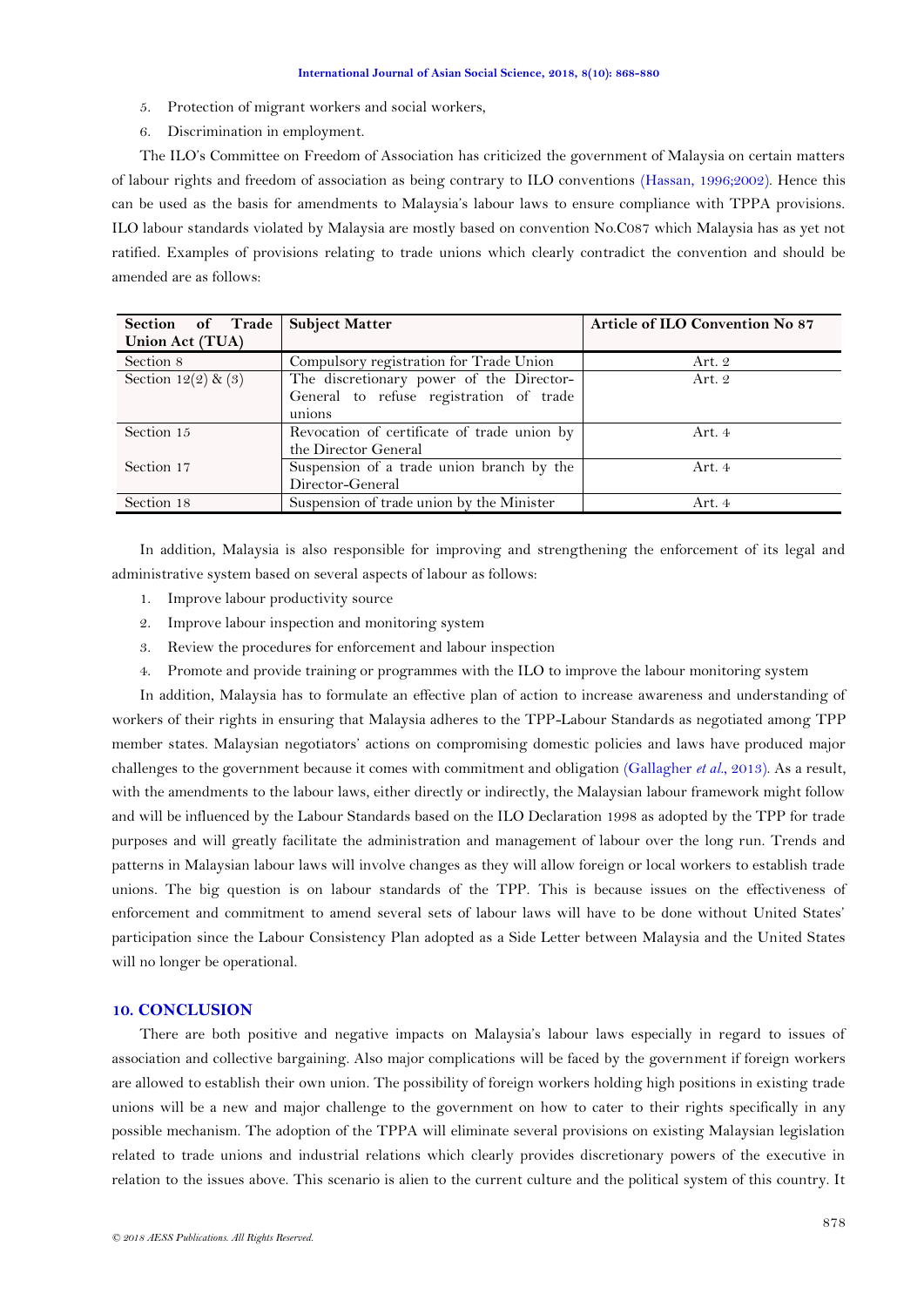is undeniable that in the long-term, TPPA has the greatest positive potential in allowing the government of Malaysia to amend its labour laws and transform the labour administrative systems. However, in the short-term amending several labour laws in order to comply with the 1998 ILO Declaration will have negative impacts. There are a total of nine legislations related to labour issues which should be taken into account and any amendments to them will have direct and indirect costs and consequences.

Funding: This research is fully sponsored by Universiti Kebangsaan Malaysia under the Research University Grant GUP-2016-074. **Competing Interests:** The authors declare that they have no competing interests. **Contributors/Acknowledgement:** All authors contributed equally to the conception and design of the study.

### **REFERENCES**

- <span id="page-11-3"></span>Banga, R., 2015. Trans-pacific partnership agreement (TPPA): Implications for Malaysia domestic value-added trade, unit of economic cooperation and integration amongst developing countries (ECIDC) UNCTAD. Background Paper No. Rvc-
	- 12.
- <span id="page-11-0"></span>Capaldo, J., A. Izurieta and J.K. Sundaram, 2016. Global development and environment Institute at Tufts University, trading down: Unemployment, inequality and other risks of the trans-pacific partnership agreement. GDAE Working Paper No. 16-01.
- <span id="page-11-1"></span>Chance, C., 2015. The TPP of the Iceberg - TPP signals new approach to trade liberalisation, Briefing Note. Available from https:/[/www.cliffordchance.com/briefings/2015/10/the\\_tpp\\_of\\_the\\_iceberg-tppsignalsnewapproac.html](http://www.cliffordchance.com/briefings/2015/10/the_tpp_of_the_iceberg-tppsignalsnewapproac.html) [Accessed] 10 March 2018].
- <span id="page-11-5"></span>Drake, C., O. Herrnstadt, B.B.I. Solomon, S. Club, P. Woodall, T. Corbo, M. Sutton, J. Malcolm, B. Kilic, L. Wallach, R.V. Giesen, P. Maybarduk and B. Kilic, 2015. Initial analyses of key TPP chapters. Secret TPP text unveiled: It's worse than we thought. Public Citizen's Global Trade Watch (GTW). pp: 1-24.
- <span id="page-11-4"></span>Fergusson, I.F., M.A. McMinimy and B.R. Williams, 2015. The trans-pacific partnership (TPP): Negotiations and issues for congress. Congressional Research Service Report. The Library of Congress.
- <span id="page-11-8"></span>Firdaos, R., H.K. Yong, M. Juita, R.E. Ahmad, N.A.Y. Puteri, L.M.H. Justin, F.S. Nursalina and W.C.M. Steven, 2015. Costbenefit analysis. National Interest Analysis of Malaysia"s Participation in the Trans-Pacific Partnership, Institute of Strategic and International Studies (ISIS) Malaysia.
- <span id="page-11-2"></span>Froman, M.B.G., 2016. 2016 Trade Policy Agenda and 2015 Annual Report of the President of the United States on the Trade Agreements Program, Office of the United States Trade Representative.
- <span id="page-11-11"></span>Gallagher, K.P., R.F. Davis, M.H. Lim and K. Soverel, 2013. Financial stability and the trans-pacific partnership: Lessons from Chile and Malaysia. Global Economic Government Initiative, Working Paper No. 2, Boston University Press.
- <span id="page-11-10"></span>Hassan, K.H., 1996. Principles of international labour standards and Malaysian law on anti-union discrimination. Industrial Law Reports, 1: 27-30.
- Hassan, K.H., 2002. Industrial safety laws, ILO standards and Malaysia. Malayan Law Journal, 1: 34-96.
- <span id="page-11-7"></span>International Trade Union Confederation, 2015. The 2015 ITUC global rights index. Available from [http://www.ituc](http://www.ituc-csi.org/ituc-global-rights-index-2015?lang=en)[csi.org/ituc-global-rights-index-2015?lang=en](http://www.ituc-csi.org/ituc-global-rights-index-2015?lang=en) [Accessed 10 March 2018].
- ITUC, 2016. The 2016 ITUC global rights index. Available from <http://www.ituc-csi.org/ituc-global-rights-index-2016> [Accessed 10 March 2018].
- ITUC, 2017. The 2017 ITUC global rights index. Available from https:/[/www.ituc-csi.org/ituc-global-rights-index-2017-](http://www.ituc-csi.org/ituc-global-rights-index-2017-18767) [18767](http://www.ituc-csi.org/ituc-global-rights-index-2017-18767) [Accessed 10 March 2018].
- <span id="page-11-6"></span>Isaacs, G.C. and J.J. Schott, 2016. Labor standards in the TPP, trans-pacific partnership: An assessment. Peterson Institute for International Economics. pp: 261-269.
- <span id="page-11-9"></span>Malaysian Employers Federation, 2014. Practical guidelines for employers on the recruitment, placement, employment and repatriation of foreign workers in Malaysia Available from [http://apmigration.ilo.org/resources/practical-guidelines-](http://apmigration.ilo.org/resources/practical-guidelines-for-employers-on-the-recruitment-placement-employment-and-repatriation-of-foreign-workers-in-malaysia)